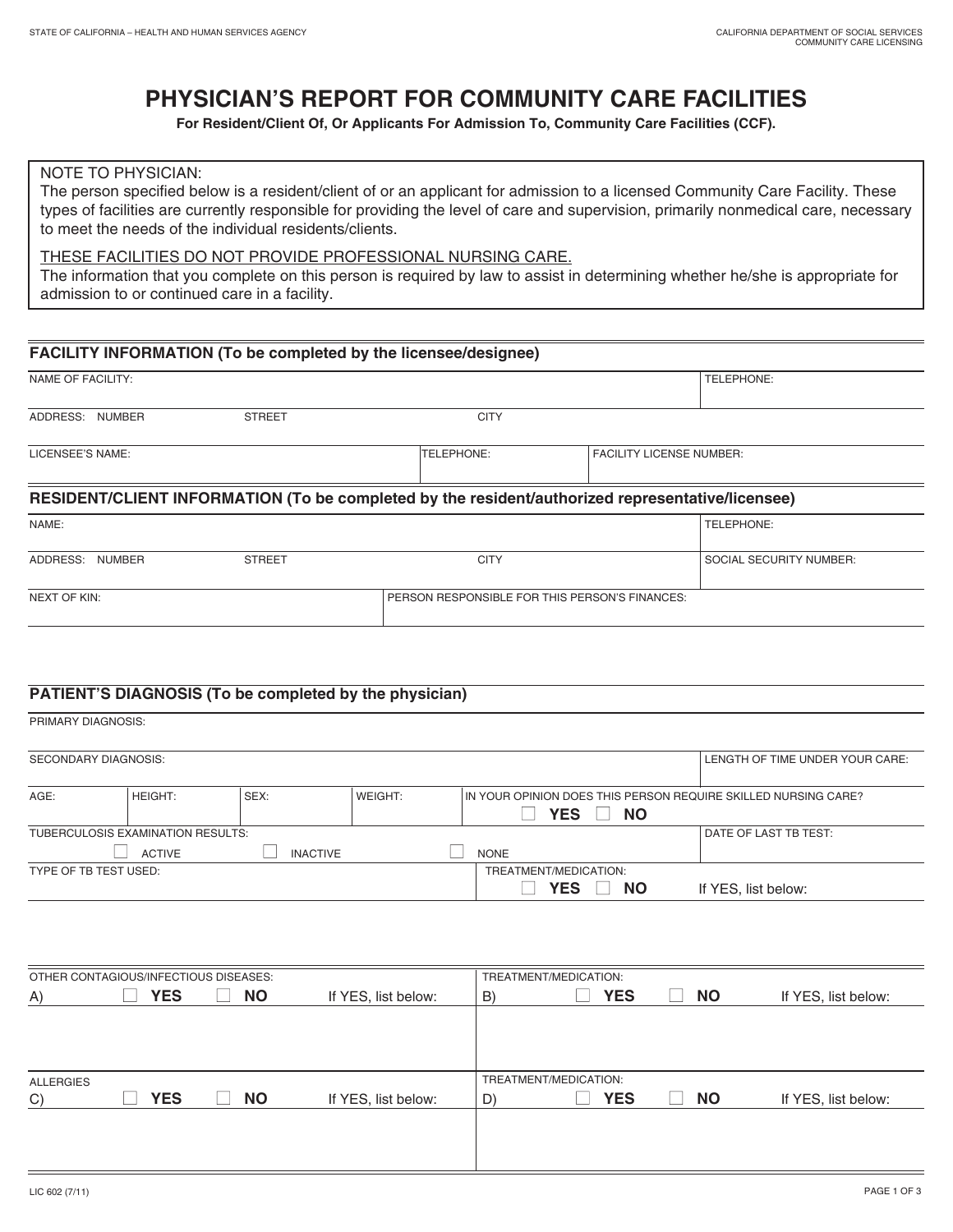Ambulatory status of client/resident:

1. This person is able to independently transfer to and from bed:  $\Box$  Yes  $\Box$  No

2. For purposes of a fire clearance, this person is considered:

■ Ambulatory ■ Nonambulatory ■ Bedridden

**Nonambulatory**: A person who is unable to leave a building unassisted under emergency conditions. It includes any person who is unable, or likely to be unable, to physically and mentally respond to a sensory signal approved by the State Fire Marshal, or to an oral instruction relating to fire danger, and persons who depend upon mechanical aids such as crutches, walkers, and wheelchairs. Note: A person who is unable to independently transfer to and from bed, but who does not need assistance to turn or reposition in bed, shall be considered non-ambulatory for the purposes of a fire clearance.

**Bedridden**: For the purpose of a fire clearance, this means a person who requires assistance with turning or repositioning in bed.

|                  | I. PHYSICAL HEALTH STATUS: $\Box$ GOOD $\Box$ FAIR $\Box$<br>POOR      | <b>COMMENTS:</b> |                             |                   |                 |                                           |  |  |  |
|------------------|------------------------------------------------------------------------|------------------|-----------------------------|-------------------|-----------------|-------------------------------------------|--|--|--|
|                  |                                                                        |                  | <b>NO</b><br>(Check One)    | ASSISTIVE DEVICE  |                 | <b>COMMENTS:</b>                          |  |  |  |
| 1.               | Auditory impairment                                                    |                  |                             |                   |                 |                                           |  |  |  |
| 2.               | Visual impairment                                                      |                  |                             |                   |                 |                                           |  |  |  |
| 3.               | Wears dentures                                                         |                  |                             |                   |                 |                                           |  |  |  |
| 4.               | Special diet                                                           |                  |                             |                   |                 |                                           |  |  |  |
| 5.               | Substance abuse problem                                                |                  |                             |                   |                 |                                           |  |  |  |
| 6.               | <b>Bowel impairment</b>                                                |                  |                             |                   |                 |                                           |  |  |  |
| 7.               | <b>Bladder impairment</b>                                              |                  |                             |                   |                 |                                           |  |  |  |
| 8.               | Motor impairment                                                       |                  |                             |                   |                 |                                           |  |  |  |
| 9.               | Requires continuous bed care                                           |                  |                             |                   |                 |                                           |  |  |  |
|                  | <b>II. MENTAL HEALTH STATUS:</b><br>GOOD<br><b>FAIR</b><br><b>POOR</b> |                  | <b>COMMENTS:</b>            |                   |                 |                                           |  |  |  |
|                  |                                                                        |                  | <b>NO</b><br><b>PROBLEM</b> | <b>OCCASIONAL</b> | <b>FREQUENT</b> | IF PROBLEM EXISTS, PROVIDE COMMENT BELOW: |  |  |  |
| 1.               | Confused                                                               |                  |                             |                   |                 |                                           |  |  |  |
| 2.               | Able to follow instructions                                            |                  |                             |                   |                 |                                           |  |  |  |
| 3.               | Depressed                                                              |                  |                             |                   |                 |                                           |  |  |  |
| 4.               | Able to communicate                                                    |                  |                             |                   |                 |                                           |  |  |  |
|                  | $\Box$<br>III. CAPACITY FOR SELF CARE: YES<br><b>NO</b>                | COMMENTS:        |                             |                   |                 |                                           |  |  |  |
|                  |                                                                        | <b>YES</b>       | <b>NO</b><br>(Check One)    | <b>COMMENTS:</b>  |                 |                                           |  |  |  |
| 1.               | Able to care for all personal needs                                    |                  |                             |                   |                 |                                           |  |  |  |
| $\overline{2}$ . | Can administer and store own medications                               |                  |                             |                   |                 |                                           |  |  |  |
| $\overline{3}$ . | Needs constant medical supervision                                     |                  |                             |                   |                 |                                           |  |  |  |
| 4.               | Currently taking prescribed medications                                |                  |                             |                   |                 |                                           |  |  |  |
| 5.               | <b>Bathes self</b>                                                     |                  |                             |                   |                 |                                           |  |  |  |
| 6.               | Dresses self                                                           |                  |                             |                   |                 |                                           |  |  |  |
| 7.               | Feeds self                                                             |                  |                             |                   |                 |                                           |  |  |  |
| 8.               | Cares for his/her own toilet needs                                     |                  |                             |                   |                 |                                           |  |  |  |
| 9.               | Able to leave facility unassisted                                      |                  |                             |                   |                 |                                           |  |  |  |
| 10.              | Able to ambulate without assistance                                    |                  |                             |                   |                 |                                           |  |  |  |
|                  | 11. Able to manage own cash resources                                  |                  |                             |                   |                 |                                           |  |  |  |